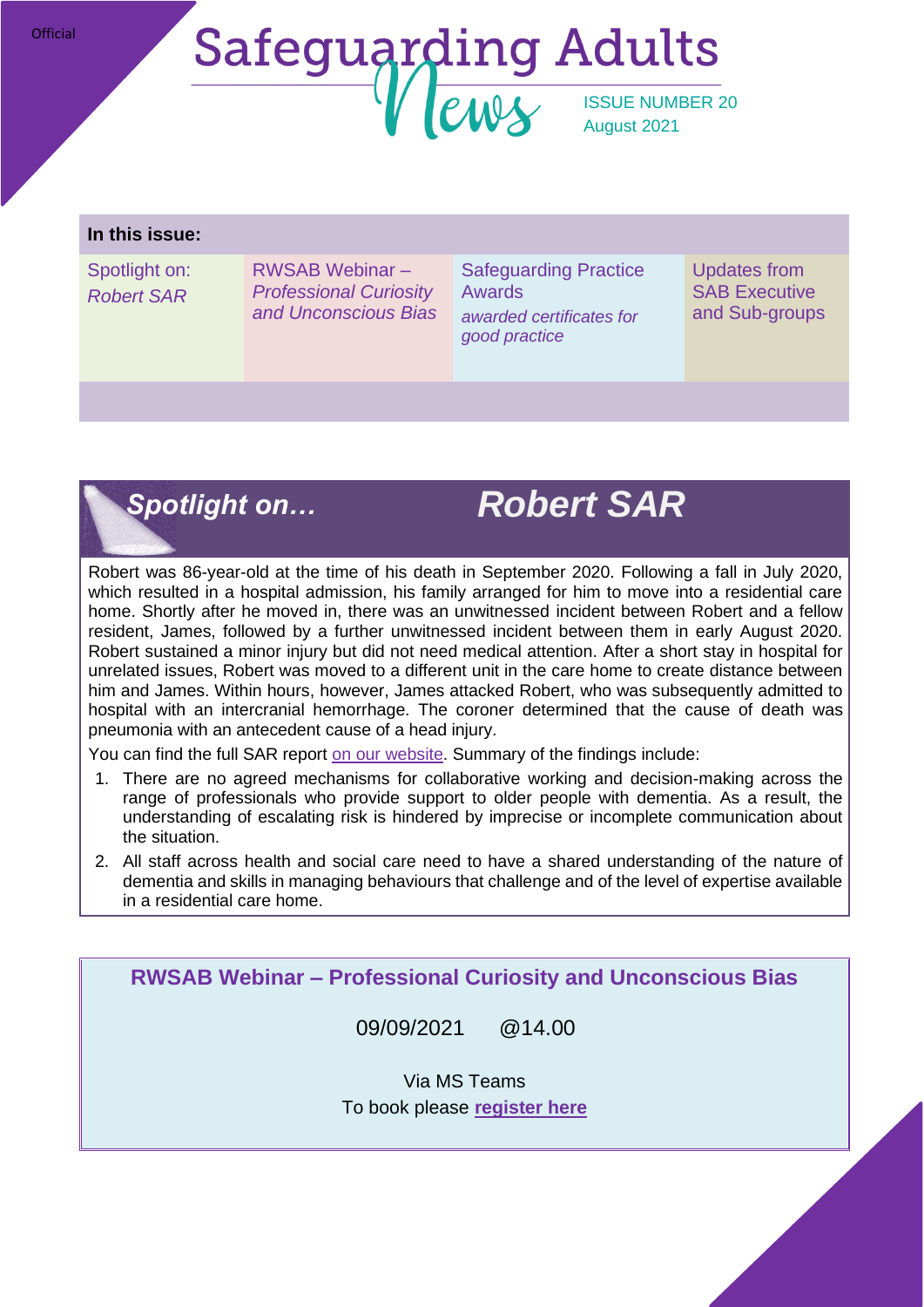# **Safeguarding Practice Awards**

In this issue, an award goes out to a colleague in Richmond Housing Partnership (RHP) – Maria Heath.

Maria was a key partner in a very successful Multi-Disciplinary Team (MDT) process to enable a tenant to stay in his flat safely. The Hounslow and Richmond Community Healthcare Trust (HRCH) agreed they would have been very challenged to do this without her – most actions from the meeting involved Maria and she went the extra mile every time (while being clear about her remit and boundaries).



**Maria said:** *"At RHP we take the safety and wellbeing of all of our customers extremely seriously. The message we get out to all RHP employees is that everyone has a key role to play in safeguarding customers and keeping them safe from harm. Safeguarding is so important because all forms of abuse are still happening everywhere, every day and not everybody who faces abuse or neglect realises what is happening to them or how to stop it from happening again. Working in housing we are well placed to identify customers at risk and it's really important that we raise and share concerns with our partners as soon* 

*as possible so that these are acted on quickly. All of RHP staff are trained in safeguarding – what it*  looks like and how to report it. We never assume that someone else is doing something about the *situation, we urge all of our staff who "hear it or see it to report it". Along with our internal quarterly safeguarding newsletter we organise specific training and presentations regularly that are open to all of our employees to join and be part of the conversation and the solution to some of the issues we came across.*

*It was a lovely surprise to be given this award and be recognised in this way. One of the investigations I have been working on recently has posed some very complex issues and we have had to ask ourselves a lot of questions around capacity, engagement and GDPR, while still keeping the customer's wishes and his best interest at the heart of any actions needed to reduce the risk of harm and neglect in the future."*

**Sandie Cox, HRCH said:** *"Maria treats tenants with respect and seeks to engage them and obtain their consent for anything that concerns them. She builds relationships over time and earns trust. She found a way to get a tenant the support he needed in the way he wanted it and to be supported by his chosen person and be in control of his care delivery. Maria uses the lightest touch appropriate to the risk and seeks clarity from other professionals e.g. re health risks. She makes herself available for MDT meetings, makes extra visits/calls to adults at risk to support and reassure them when this is needed. She is a fantastic partner, gets her actions completed promptly and reports back. She puts the tenant and their rights and wishes at the centre of what she does."*



#### **Participation and Feedback**

Please submit short articles highlighting your or colleague's achievements or publicising planned events. We would also like feedback and suggestions on how we can make sure the newsletter is relevant and helpful. Please participate by emailing us at [sab@richmondandwandsworth.gov.uk](mailto:sab@richmondandwandsworth.gov.uk) with the **subject line 'SAB Newsletter'**.